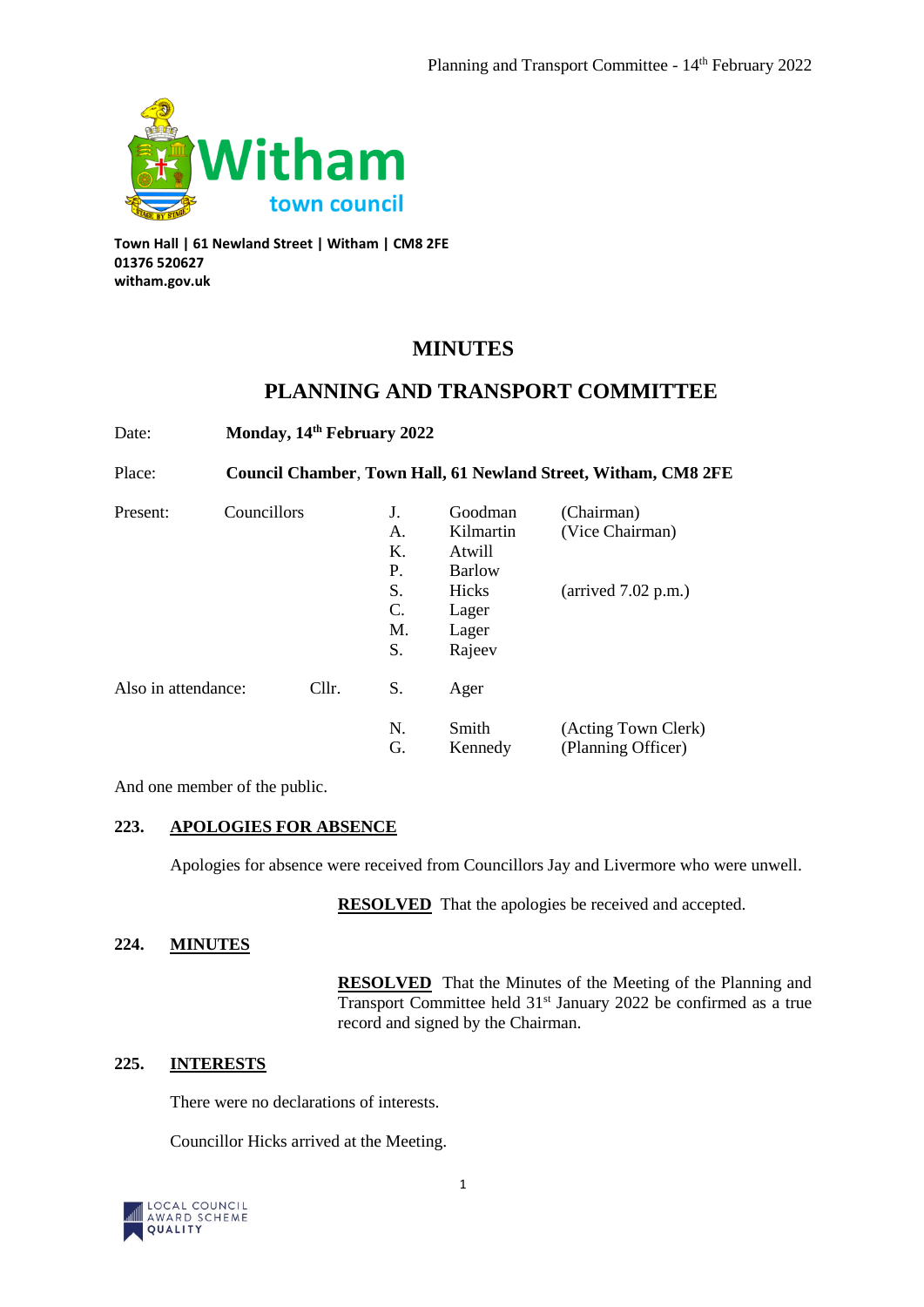## **226. QUESTIONS AND STATEMENTS FROM THE PUBLIC**

Mr John Palombi from the Witham and Countryside Society said that they had no concerns regarding the proposed dog walking field but the Campaign for the Protection of Rural England wished the field to remain for food production. He noticed that the redevelopment at Little Elms was going to the District Council's Planning Committee and was anxious that the art work, which was in the style of Louise Nevelson, should be saved.

Councillor Ager spoke about application 21/01307/HH at 31 Armond Road, Witham for erection of a six foot fence to the side garden, which had been recommended for refusal by the Town Council on the grounds of adverse impact on the street scene and unacceptable impact to neighbouring amenity. The Planning Authority had refused the application but it was allowed on Appeal. She said that this would create a precedent to allow all large corner plots to be fenced in.

The Chairman thanked Mr Palombi and Councillor Ager for their comments.

### **227. PLANNING OFFICER'S REPORT**

#### 20/02060/OUT – Phase 4 Land North East off Rectory Lane, Rivenhall

The Planning Officer explained that a letter had been received from the District Council notify that the above planning application would be considered by its Planning Committee on Tuesday, 22nd February 2022 and that the Transport Report commissioned by Rivenhall Parish Council was now on the District Council's Planning Portal.

The Chairman thanked those Members who had responded to the consultation.

Councillor M. Lager said that he would attend the District Council Meeting. He said that District Members, particularly those for North and Central Ward should request to make statements at the Meeting.

The Chairman allowed Mr Palombi to comment as he had not realised this matter was going to be discussed. He said that the Witham and Countryside Society would support a Motts Lane cycle route but alongside the hedge line not across the field where children play. He was also concerned that two hedgerows would be affected and it was important to minimise damage.

**RESOLVED** That the information be received and noted.

#### **228. PART 1 APPLICATIONS**

#### **22/00062/HH 1, Witham Lodge, Witham**

First floor extension above existing garage, incorporating 6 dormer windows

#### **NO OBJECTION**